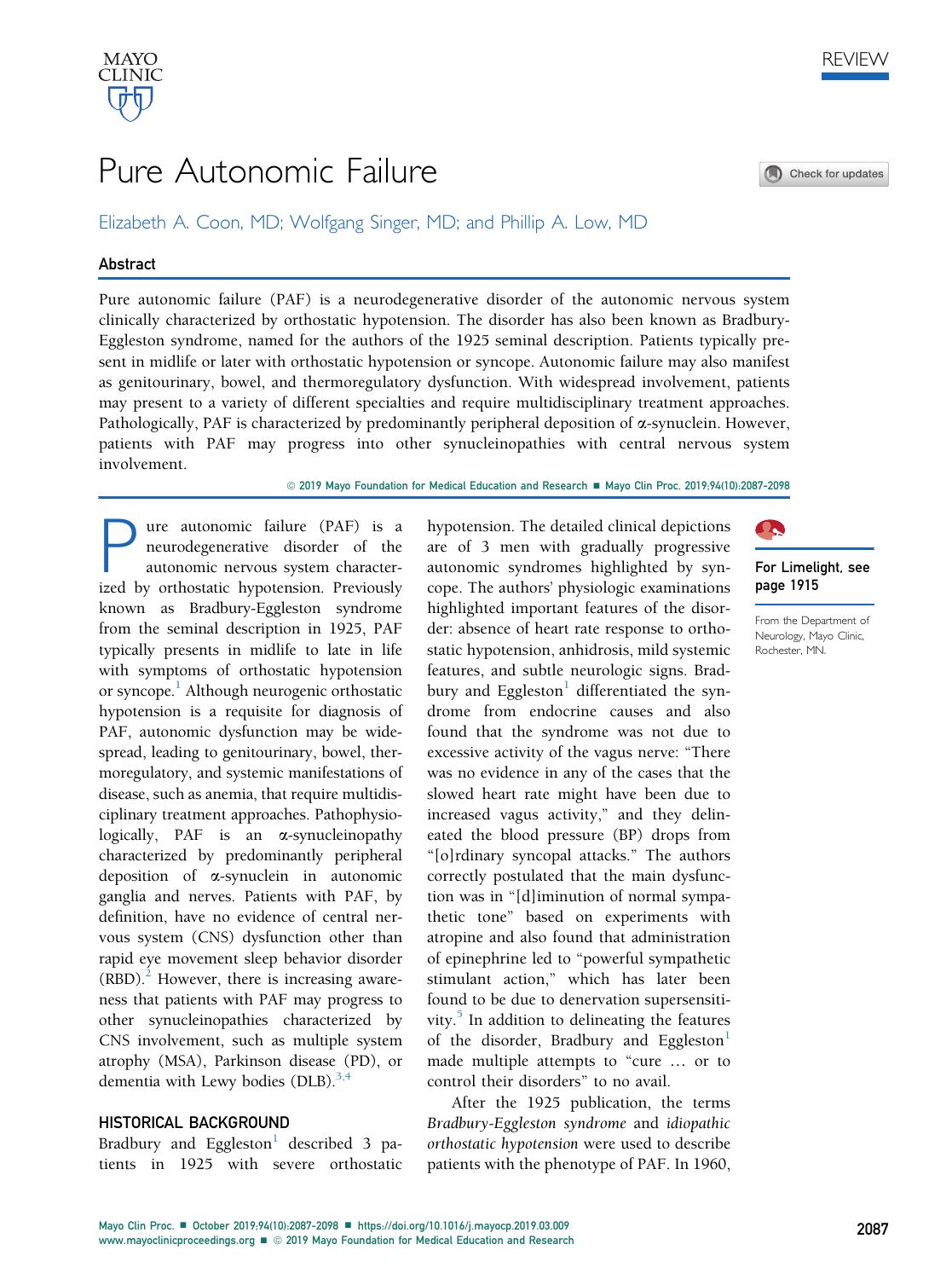# ARTICLE HIGHLIGHTS

- Neurogenic orthostatic hypotension is the hallmark of pure autonomic failure; however, autonomic dysfunction may be widespread, leading to genitourinary, bowel, thermoregulatory, and systemic manifestations of disease.
- Pure autonomic failure is an  $\alpha$ -synucleinopathy characterized by predominantly peripheral deposition of  $\alpha$ -synuclein in autonomic ganglia and nerves.
- Pure autonomic failure may progress into other synucleinopathies characterized by central nervous system involvement, such as multiple system atrophy, Parkinson disease, or dementia with Lewy bodies.

Shy and Drager<sup>[6](#page-10-0)</sup> referenced the Bradbury and Eggleston report in relation to their clinicopathologic study. Shy and Drager described 2 patients who initially developed autonomic failure. This was followed by motor involvement, and CNS degeneration was found on autopsy of one of the patients. The authors concluded that "a primary 'degenerative' nervous system disorder may be one etiological factor in orthostatic hypotension" and that it represented a "recognizable syndrome," which was later called Shy-Drager syndrome, now known as multiple system atrophy. [6-8](#page-10-0)

Further physiologic studies led by Bannister and colleagues<sup>9</sup> included a cohort of 4 patients, all with an initial syndrome of autonomic failure, with 2 later developing evidence of CNS dysfunction, similar to Shy and Drager's patients. $6,9$  Bannister et al<sup>[9](#page-10-0)</sup> used negative pressure to the lower extremities to elucidate the mechanisms behind the orthostatic hypotension and also studied sweating function: "there was evidence ... [that b]aroregulator involvement was more extensive than thermoregulatory involvement." Bannister and colleagues<sup>[9](#page-10-0)</sup> also elucidated the selective degeneration of sympathetic fibers with preservation of vasodilator response in the syndrome now known as PAF.

Although multiple publications in the mid-20th century highlighted the interest in understanding the neurologic relationship to orthostatic hypotension, Thomas and Schirger, a neurologist and an internist, were interested in the clinical features defining the disorder. Thomas and Schirger $10$  reported on a cohort of 30 patients who presented with orthostatic hypotension attributed to neurologic dysfunction. They summarized the syndrome as a slowly progressive disorder presenting with "either postural dizziness or bowel and bladder dysfunction" with later development of additional autonomic manifestations. Thomas and Schirger $10$  focused on the later development of "widespread somatic nervous involvement" with the goal of determining how neurologic symptom manifestation influenced course and prognosis. Of the 30 patients in the cohort, the authors reported that 23 (77%) with initial idiopathic orthostatic hypotension evolved into a neurodegenerative syndrome. This has implications today as recent advances in PAF have highlighted features that predict conversion to other neurologic disorders.<sup>[3,4](#page-10-0)</sup> We now know that the disorders that patients with PAF most frequently develop fall under the neuropathologic category of a-synucleinopathies.

# NEUROPATHOLOGIC FEATURES

The synucleinopathies are a collection of neurodegenerative disorders in which the anatomical location of a-synuclein deposition and the pattern of neuronal degeneration leads to distinct neurologic phenotypes. $\frac{11,12}{1}$  $\frac{11,12}{1}$  $\frac{11,12}{1}$  The neuropathologic hallmark of PAF is accumulation of misfolded a-synuclein in the form of neuronal cytoplasmic inclusions termed Lewy bodies. Of the synucleinopathies, PAF, PD, and DLB are due to Lewy body deposition in various peripheral and central structures. In contrast, MSA is due to a-synuclein deposition in glial cells termed glial cytoplasmic inclusions.<sup>[13](#page-10-0)</sup> Recent evidence suggests the prionlike spread of  $\alpha$ -synuclein in a cell-tocell manner in transgenic mouse models with lysates from patients with  $MSA<sub>14</sub>$  $MSA<sub>14</sub>$  $MSA<sub>14</sub>$ although it is unclear whether Lewy bodies from patients with PAF would show similar features of prionlike spread.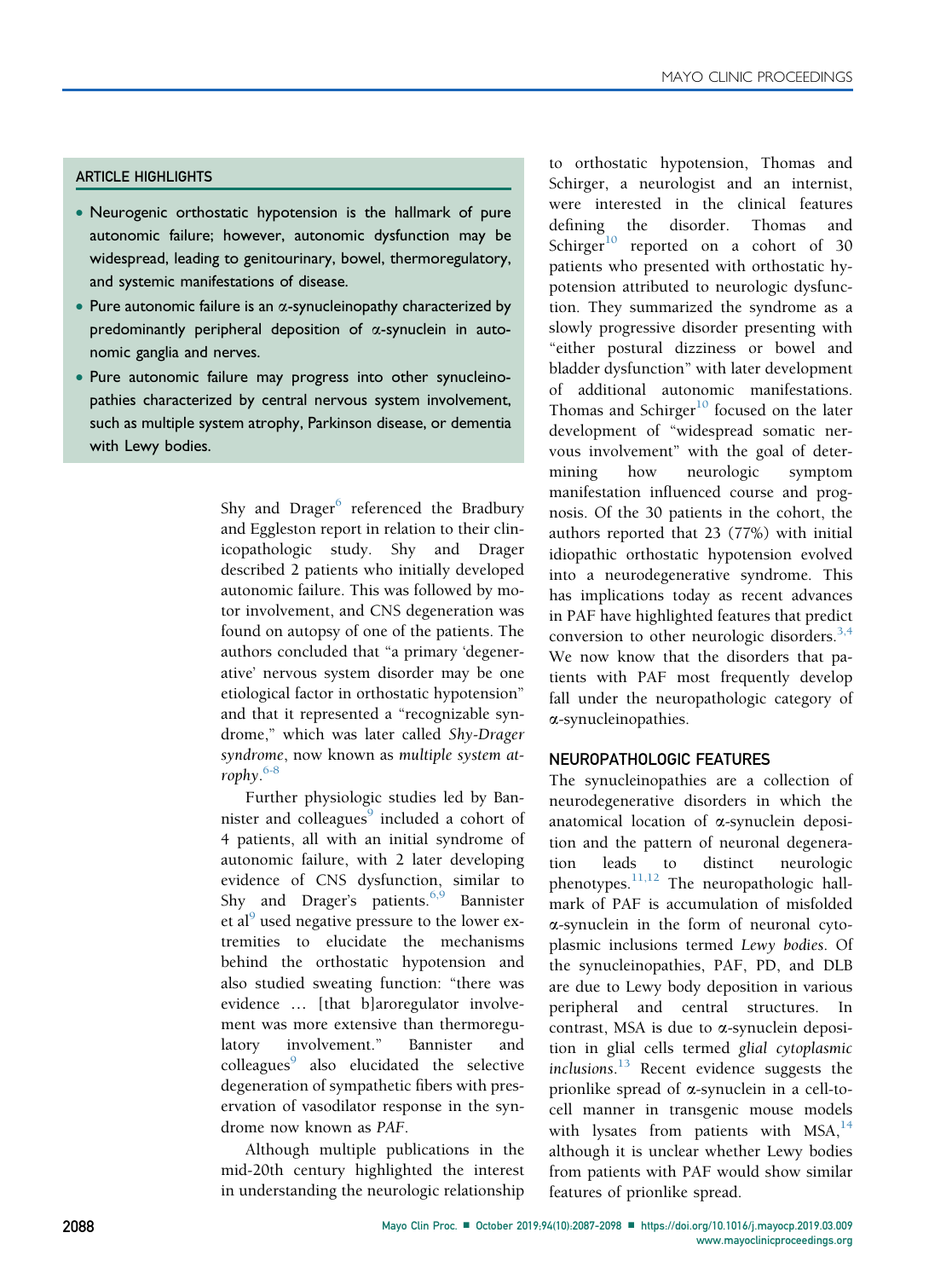The characteristic pattern of Lewy body involvement in PAF is of predominant peripheral inclusions; however, central struc-tures may also manifest pathology.<sup>[15,16](#page-10-0)</sup> Loss of sympathetic nerves has been found by immunofluorescence studies demonstrating noradrenergic nerve fiber loss in PAF.<sup>[17,18](#page-10-0)</sup> The sympathetic ganglia and peripheral autonomic nerves show a-synuclein deposition, leading to a primarily postgangli-onic pattern of autonomic denervation.<sup>[19-21](#page-10-0)</sup> Although Lewy bodies are found in visceral nerves such as those in epicardial fat, the adrenal gland, and the urinary bladder, the pathologic a-synuclein deposition may be distant from the autonomic ganglia. $15$  Central structures may also be involved in PAF, with Lewy bodies found in areas affected in other synucleinopathies, such as the substantia nigra, locus coeruleus, and thoracolumbar and sacral spinal cord. In contrast, patients with central  $\alpha$ -synuclein deposition often do not have accompanying neuronal loss, which may explain the absence of central neurologic findings such as parkinsonism in patients with PAF. $^{15}$  $^{15}$  $^{15}$  In PAF, Lewy bodies and neurites have also been found in sympathetic nerves from skin biopsy samples.<sup>[22,23](#page-10-0)</sup> The presence of a-synuclein deposition in peripheral nerves may be helpful in differentiating patients with PAF from those with MSA, who may have preserved autonomic innervation of the skin; however, these findings may be difficult to replicate.<sup>[24,25](#page-10-0)</sup> Although  $\alpha$ -synuclein is an important marker for PAF, the role of  $\alpha$ -synuclein as either a diagnostic marker or a postmortem finding needs further study. A recent case of PAF was reported that underwent autopsy with no evidence of peripheral or central a-synuclein deposition, raising the question of whether the presence of  $\alpha$ -synuclein is necessary for postmortem confirmation of the diagnosis of PAF $^{12,26}$  $^{12,26}$  $^{12,26}$ 

# PATHOPHYSIOLOGY

With most a-synuclein deposition in PAF confined to the ganglia and peripheral autonomic nerves, the prominent phenotype is of postganglionic (efferent) autonomic failure.

Dysfunction or loss of peripheral sympathetic nerves leads to impaired production of catecholamines, including norepinephrine. Plasma concentrations of norepinephrine are low when patients are lying supine, and they do not increase, or only marginally increase, on standing. There is evidence of impaired catecholamine biosynthesis in PAF with low levels of plasma  $3,4$ -<sub>L</sub>-dihydroxyphenylalanine and  $3,4$ -dihydroxyphenylacetic acid.<sup>27,28</sup> Plasma dihydroxyphenylacetic acid.<sup>[27,28](#page-10-0)</sup> dihydroxyphenylglycol levels are especially low in PAF related to reduced turnover of norepinephrine stores in sympathetic nerves.[28,29](#page-10-0) In cerebrospinal fluid, the level of dihydroxyphenylglycol, an index of brain noradrenergic neurons, is much more reduced than the level of 3,4 dihydroxyphenylacetic acid, an index of dopaminergic central neurons.<sup>[30](#page-10-0)</sup>

Postganglionic denervation is also evident, with immunofluorescence demonstrating loss of noradrenergic and cholinergic autonomic nerves in skin biopsies of patients with PAF. $^{24}$  $^{24}$  $^{24}$  The loss of these fibers underlies deficits in vasoconstriction, which contributes to venous pooling and orthostatic hypotension as well as sweat gland denervation, leading to anhidrosis.

In addition to peripheral denervation, receptor hypersensitivity is a feature of PAF as pressor agents with direct peripheral action on sympathetic receptors produce exaggerated BP responses. This has been reported with agents acting directly on  $\alpha$ -adrenergic receptors (norepinephrine, phenylephrine, midodrine) $5,31,32$  and  $\beta$ -adrenergic recep-tors.<sup>[33](#page-10-0)</sup> Use of clonidine-induced increases in serum growth hormone levels can also determine central vs peripheral etiology of autonomic failure. In PAF, the central brainstem reflex is preserved, leading to increases in growth hormone levels in response to clonidine administration.[34,35](#page-10-0) Release of vasopressin from the pituitary gland in response to hypotension is also preserved in patients with PAF, consistent with intact afferent baroreceptor pathways.<sup>[36](#page-10-0)</sup>

Cardiac sympathetic innervation is affected in PAF, similar to other Lewy body disorders.[37-39](#page-10-0) Low myocardial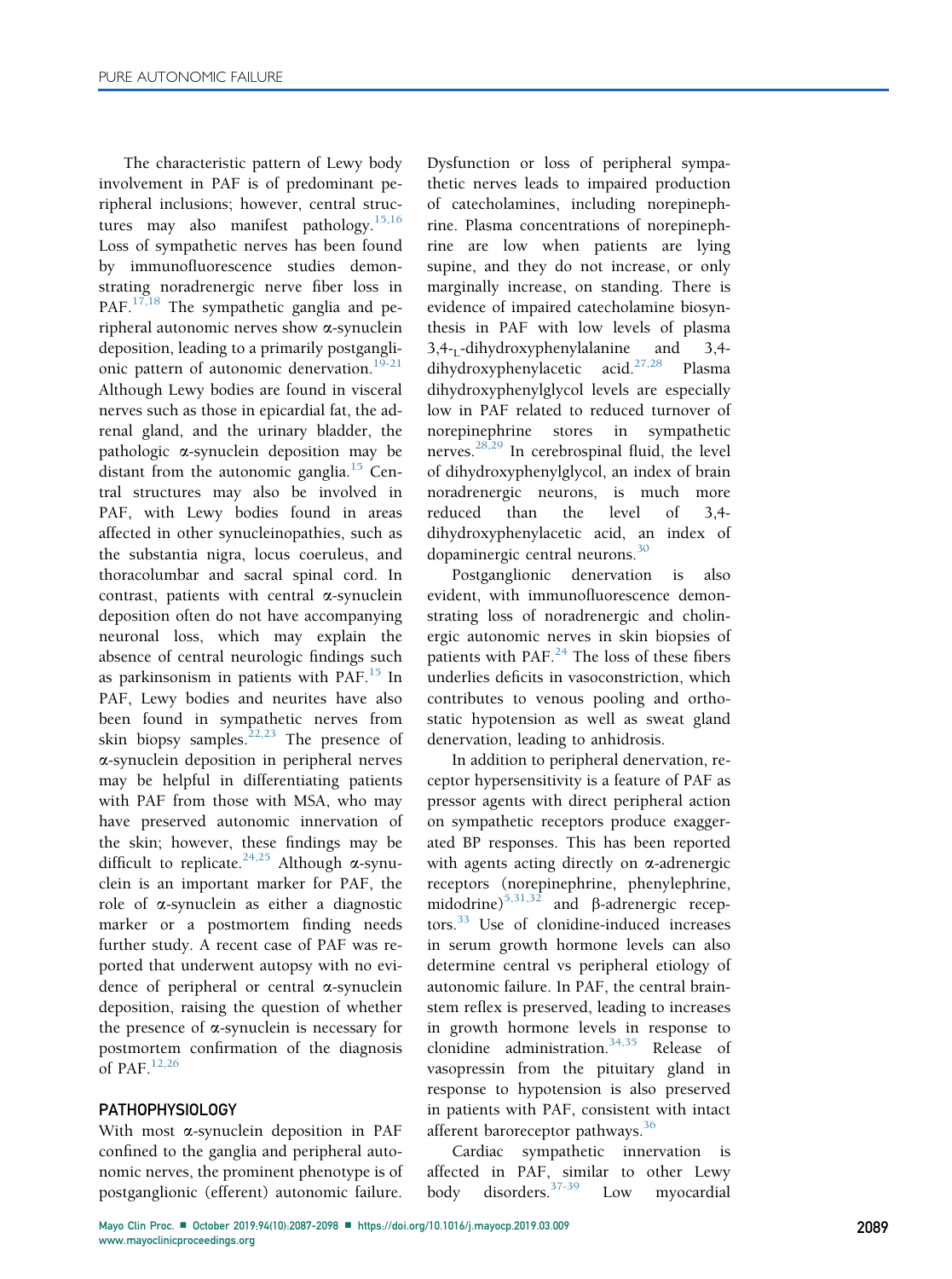

concentrations of markers related to sympathetic innervation are evident on singlephoton emission computed tomography or positron emission tomography. $40,41$  Evidence of peripheral denervation can usually be used to differentiate the Lewy body disorders from MSA, which has predominantly central involvement and preservation of car-diac innervation.<sup>[42,43](#page-10-0)</sup>

Although the hallmark of PAF is sympathetic denervation, parasympathetic function is also impaired in PAF. Clinically, this is evident on autonomic testing showing impaired cardiovagal function and impaired heart rate variability. $3,4$ 

## ETIOLOGY

Pure autonomic failure is a rare, sporadic disorder that is more common in men, with no known genetic or environmental cause. Although no genetic forms of PAF have been described, genetic causes of parkinsonism are known to cause autonomic dysfunction, with asymptomatic carriers of some SNCA mutations having evidence of autonomic involvement with abnormal car-diac innervation on imaging studies.<sup>[44](#page-10-0)</sup> Therefore, patients presenting with autonomic failure akin to PAF but with a family history of parkinsonian disorders should be closely monitored for the development of motor symptoms.

## CLINICAL FEATURES

As in the 3 patients described by Bradbury and Eggleston, $\frac{1}{1}$  $\frac{1}{1}$  $\frac{1}{1}$  orthostatic hypotension with a tendency for syncope is the hallmark of PAF. Subsequent studies have found that genitourinary or bowel dysfunction may precede or accompany orthostatic hypoten-sion.<sup>[10](#page-10-0)</sup> With the absence of characteristic neurologic symptoms and signs, many patients with PAF initially present to primary care providers or specialists within cardiology, endocrinology, gastroenterology, or urology (Figure 1). The diagnosis of PAF should be considered in patients presenting with subacute to chronic orthostatic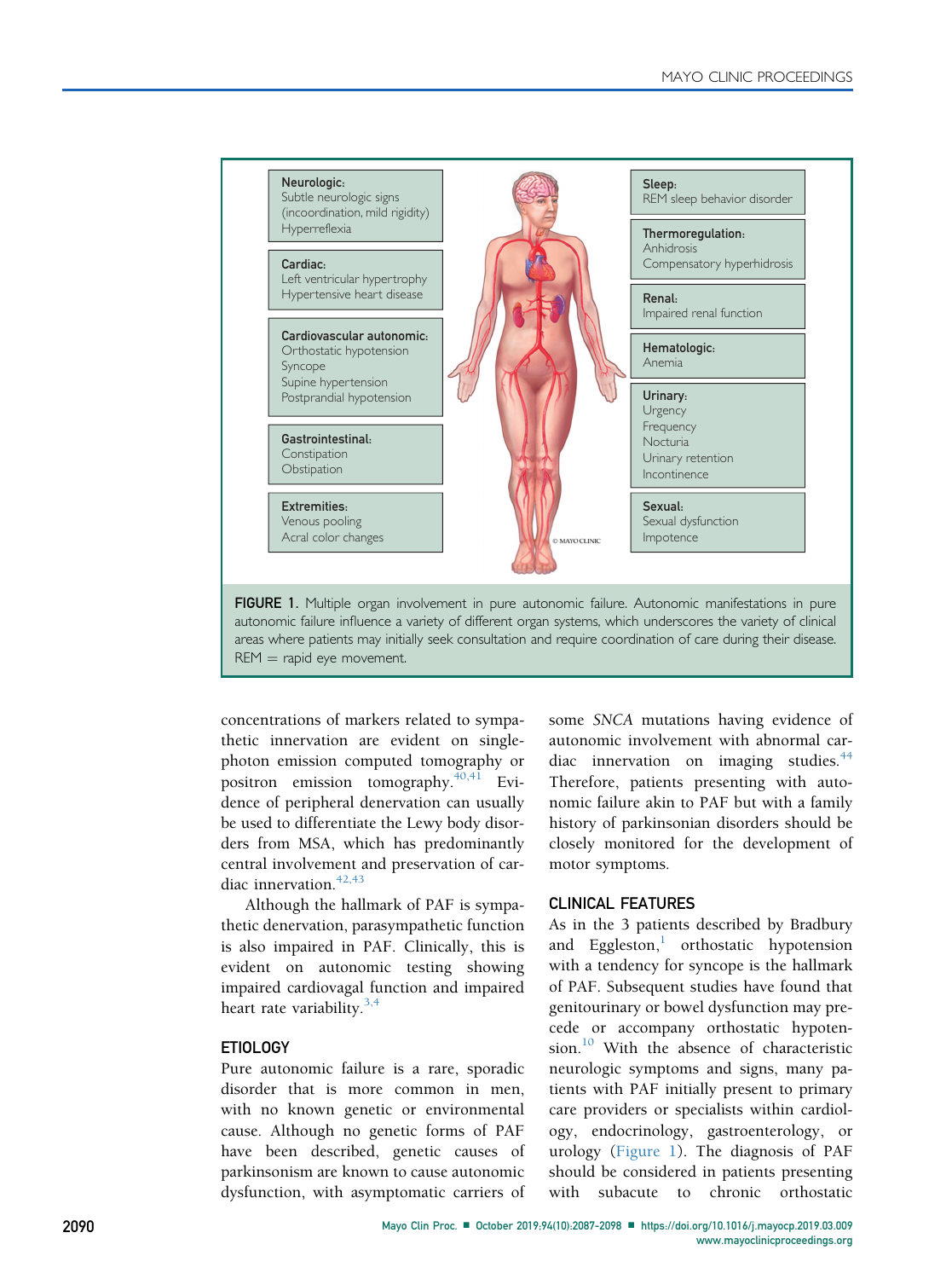hypotension in the absence of significant parkinsonism, dementia, neuropathy, or medical conditions such as valvular heart disease, congestive heart failure, or chronic kidney disease.

# Orthostatic Hypotension

Orthostatic hypotension is defined as the sustained reduction in systolic BP of at least 20 mm Hg or diastolic BP of 10 mm Hg within 3 minutes of standing or  $60^{\circ}$  headup tilt. $45$  When supine hypertension is present, defined as a systolic BP greater than or equal to 140 mm Hg or diastolic BP greater than or equal to 90 mm Hg, then a systolic BP reduction greater than 30 mm Hg is deemed more appropriate to meet the orthostatic hypotension criteria.<sup>[45,46](#page-10-0)</sup>

Mechanistically, orthostatic hypotension is related to venous pooling. On standing, 300 to 1000 mL of blood pools in the lower extremities and splanchnic vascular beds, which leads to a reduction in venous return to the heart and reduced filling pressure. Cardiac output and stroke volume are reduced, which, in healthy individuals, leads to an increase in sympathetic outflow through the baroreflex with resultant increase in vascular tone, cardiac contractility, and heart rate. Inadequate sympathetic response to standing in PAF is due to predominantly peripheral cardiac and vasomotor denervation contributing to orthostatic hypotension. In addition to the fall in BP in PAF, a blunted rise in heart rate is evident in Lewy body disorders such as PAF. $47$ 

Orthostatic hypotension may be symptomatic or asymptomatic. With a reduction in mean arterial pressure, cerebral blood flow drops. Because PAF is a slowly progressive disorder, often with insidious onset, there may be a shift in the cerebral autoregulatory curve, which leads to a proportion of patients tolerating a substantial drop in BP without symptoms.<sup>34</sup> When decreased cerebral blood flow symptoms are present, lightheadedness is commonly reported. Dizziness, blurred or loss of vision, weakness, fatigue, and cognitive symptoms such as inattention may be noted by the patient. Occipitocervical distribution

(coat-hanger) pain may also indicate hypoperfusion of the neck muscles.<sup>48</sup> Autonomic hyperactivity symptoms such as palpitations, tremulousness, anxiety, and nausea may be present and suggest only partial autonomic failure.<sup>[49](#page-11-0)</sup> Severe and sustained orthostatic hypotension will lead to syncope. Often, once patients are able to recognize specific triggers and take corrective measures, the frequency of syncope lessens.

Worsening of orthostatic hypotension may occur with prolonged standing and accentuation of venous pooling with a shift of plasma from the circulation to the tissues. $50$  Triggers such as high ambient heat, hot showers or baths, lead to a rise in core temperature and subsequent vasodilation of skin vessels that accentuates orthostatic hypotension. Physical activity that is sufficient to cause vasodilation to muscles often worsens symptoms, and patients often note worsening of symptoms with activity such as climbing stairs. Postprandial hypotension is commonly seen in patients with PAF due to increased splanchnic blood flow, but it paradoxically may improve with worsening severity of the disease as the splanchnicmesenteric bed loses the capability to vasodi-late postprandially later in disease.<sup>[51](#page-11-0)</sup> The vasodilatory effects of alcohol may also exacerbate orthostatic hypotension. Patients often report worsening of orthostatic symptoms in the morning, which is potentiated by nocturnal diuresis and augmented in pa-tients with supine hypertension.<sup>[52](#page-11-0)</sup>

# Supine Hypertension

Although, by definition, all patients with PAF have orthostatic hypotension, approximately half of patients with PAF have concomitant supine hypertension.<sup>[53](#page-11-0)</sup> The mechanism behind supine hypertension, in the absence of pressor medications, may be impaired baroreflex function with inadequate buffering of BP, sensitivity of adrenergic receptors, and mineralocorticoid receptor activation.<sup>[54](#page-11-0)</sup> Patients with PAF may record systolic BPs greater than 200 mm Hg. Patients may be asymptomatic or complain of headache or a vague sense of discomfort. Long-term sequelae of supine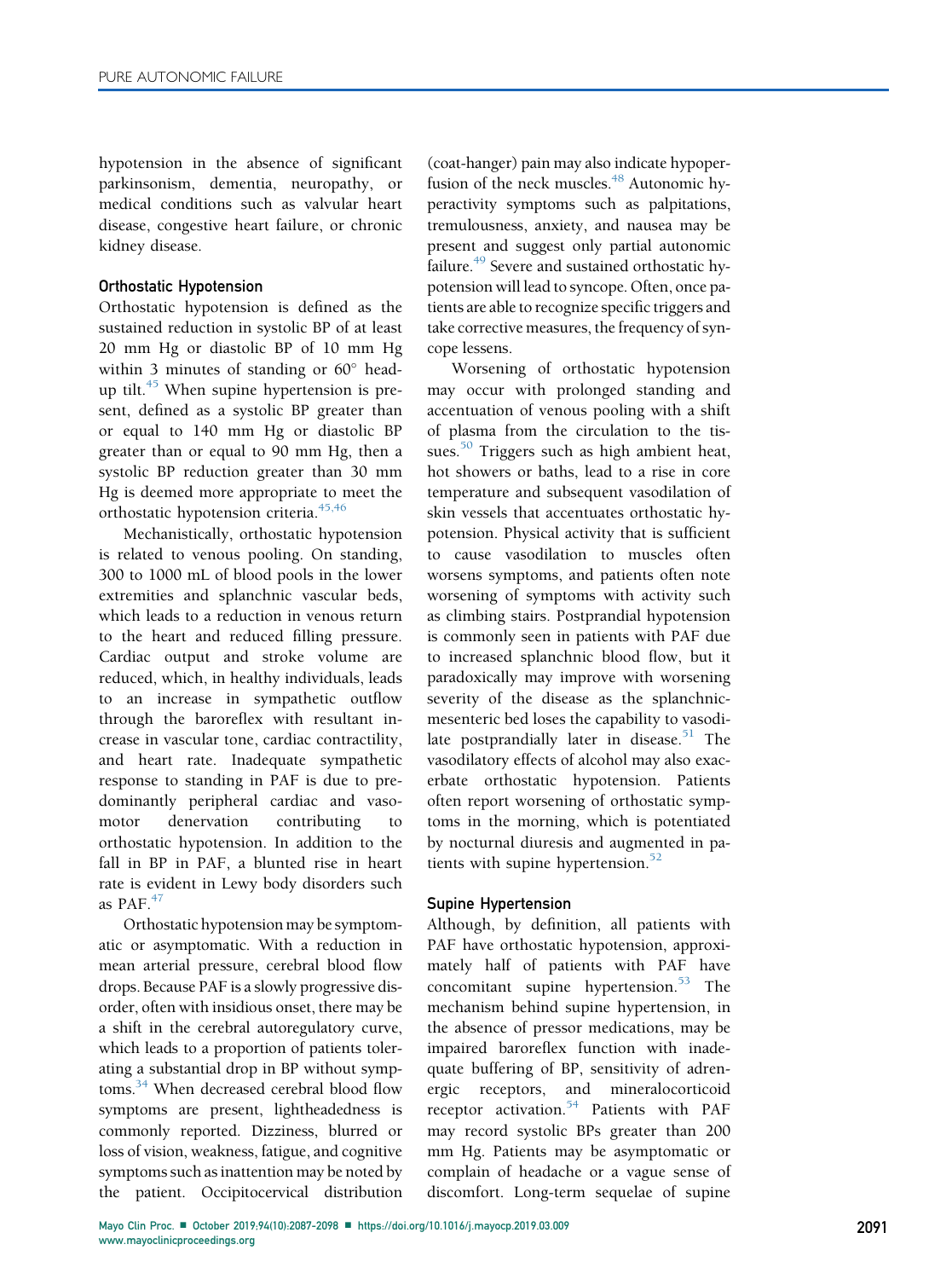hypertension include end organ damage, including left ventricular hypertrophy<sup>[55](#page-11-0)</sup> and renal impairment.<sup>[56](#page-11-0)</sup> The cerebral white matter may also show evidence of end organ damage, with a radiographic increase in T2 weighted lesions noted in patients with PAF and supine hypertension.<sup>[57](#page-11-0)</sup>

# Genitourinary Dysfunction

Genitourinary dysfunction may be the initial or presenting symptom in a proportion of patients with PAF. Of 100 patients in a prospective natural history study of PAF, 50% had bladder disturbances and 65% of men reported erectile dysfunction at a median of 5 years after disease onset.<sup>[3](#page-10-0)</sup> Bladder symptoms in PAF may range from urgency and frequency to more severe dysfunction with urinary retention and incontinence. Severe bladder dysfunction is more commonly seen in patients with MSA than in those with PAF and other Lewy body disorders and should, therefore, raise the concern for conversion to MSA. $^{3,4}$  $^{3,4}$  $^{3,4}$  In addition, patients with PAF tend to develop urinary dysfunction later in the course of disease compared with patients with MSA.<sup>[58](#page-11-0)</sup> Urodynamic studies most commonly show detrusor hyperreflexia; however, results may be variable, with some patients demonstrating normal bladder function and other patients showing evidence of underactive bladder on urologic testing.<sup>[58](#page-11-0)</sup>

# Gastrointestinal Features

Constipation is reported in more than half of the patients with  $PAF<sup>3</sup>$  $PAF<sup>3</sup>$  $PAF<sup>3</sup>$  and is frequently an early symptom of the disease.<sup>[58](#page-11-0)</sup> Constipation may be severe, with one case of intestinal pseudo-obstruction reported as the initial feature of PAF.<sup>[59](#page-11-0)</sup>

# Thermoregulation

Abnormal sweating is reported in approximately half of all patients with PAF and may be noted by patients as a reduction in sweating or excessive sweating, the latter due to compensatory hyperhidrosis.<sup>[3,9](#page-10-0)</sup> The pattern of sweat loss on autonomic testing is frequently postganglionic, fitting with the pathologic features of disease, and findings of preganglionic sweat loss, although not absolute, may indicate a higher likelihood of conversion to MSA.[4](#page-10-0)

# Anosmia

Although patients with PAF rarely note subjective lack of smell, more than 80% have deficits on objective olfactory testing.<sup>[3](#page-10-0)</sup> This is in keeping with the other Lewy body disorders, which demonstrate impaired odor identification and may separate them from MSA, which tends to have preserved olfaction.[39,60](#page-10-0)

# Rapid Eye Movement Sleep Behavior Disorder

The prevalence of RBD in PAF is 72%, with one-third of patients having a history of harm to themselves or their bed partner dur-ing sleep.<sup>[3](#page-10-0)</sup> The history of dream enactment behavior from patients may precede the development of autonomic symptoms or become evident after diagnosis. Often, RBD is associated with synucleinopathies with pathologic evidence of  $\alpha$ -synuclein affecting<br>pontomedullary brainstem nuclei  $61,62$ pontomedullary brainstem Therefore, although PAF is considered a predominantly peripheral disorder, the high prevalence of RBD is further evidence of central involvement.

# Neurologic Symptoms

As in one of the original Bradbury and Eggleston cases, subtle signs of neurologic dysfunction may be present in patients with PAF. Bradbury and Eggleston's third case had hyperreflexia and Babinski signs on examination.<sup>[1](#page-9-0)</sup> Patients with PAF may demonstrate subtle signs that do not meet the clinical diagnostic criteria of PD, MSA, or DLB. These signs may include mild, generalized bradykinesia with hypomimia or reduced blink rate. Gait may be subtly abnormal, with slowing and reduced arm swing.<sup>[3,4](#page-10-0)</sup> However, care should be taken to ensure that the patient is not markedly hypotensive when performing the examination. Although not absolute, the presence of subtle motor signs may indicate later conversion to MSA, PD, or  $DLB<sup>4</sup>$  $DLB<sup>4</sup>$  $DLB<sup>4</sup>$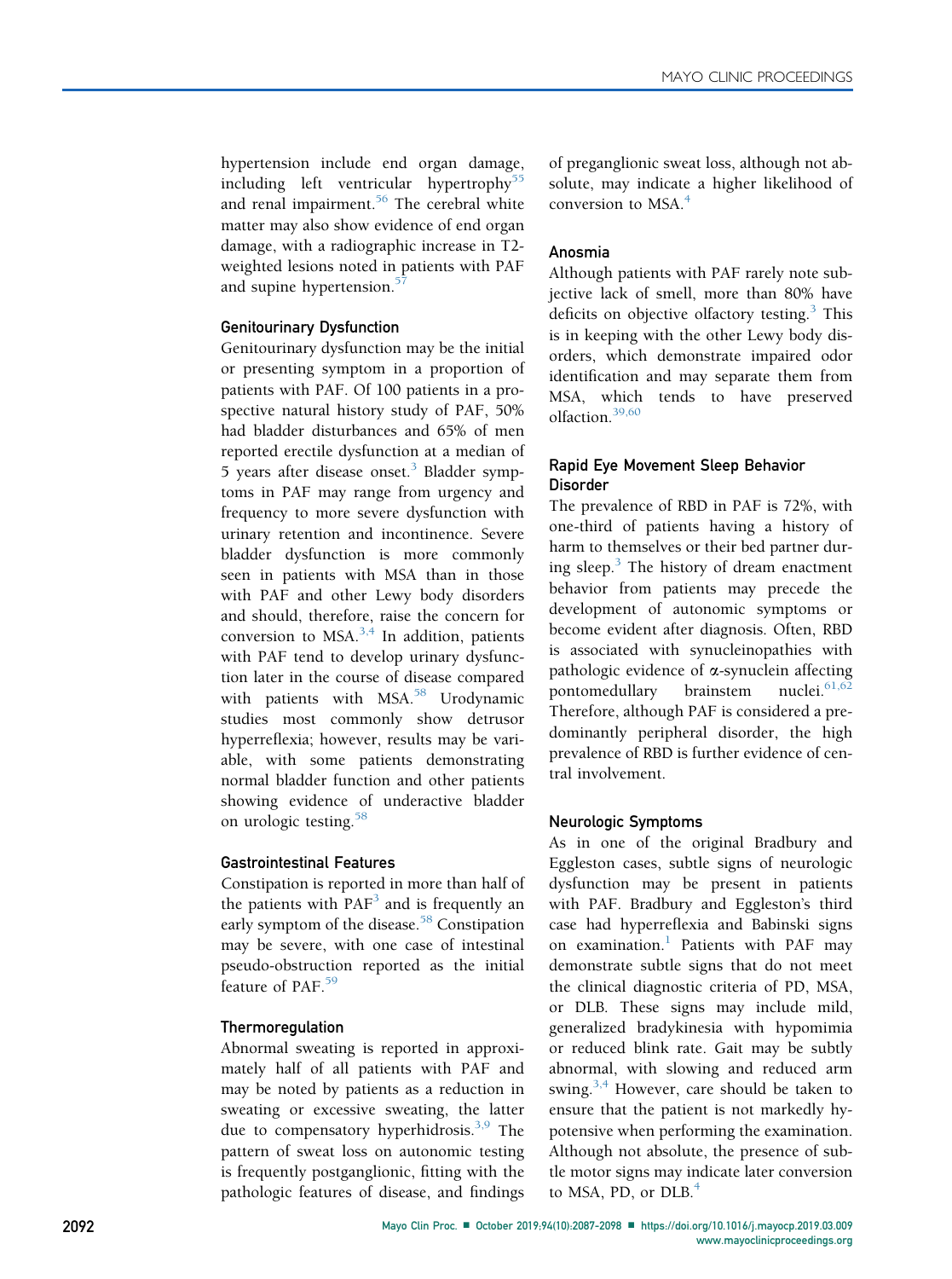Cognitive function may be subtly affected in PAF, with the most frequent impairment found in deficits of speed, attention, and executive functioning. These cognitive changes may not be related to white matter changes seen on imaging in patients with supine hypertension. $63$  They may, in part, relate to episodes of hypotension, but a patient with PAF showing signs of cognitive dysfunction should be closely monitored for evidence of progression to DLB.

### Systemic Involvement

Mild anemia is noted in approximately half of all patients with PAF and median hemoglobin levels of 13.1 g/dL (to convert to g/ L, multiply by 10) and hematocrit values of [3](#page-10-0)9% in a prospective study.<sup>3</sup> End organ damage due to supine hypertension and wide fluctuations in BP also influences renal function, with proteinuria noted in one-quarter of patients with PAF. $3,56$  However, when present, proteinuria tends to be mild. Left ventricular hypertrophy is also considered end organ damage from supine hypertension and extreme BP variability and should be evaluated by echocardiography. Patients with autonomic failure may also develop hypertensive heart disease and increased arterial stiffness.<sup>64</sup> Patients with PAF may have also undergone pacemaker placement, which may precede diagnosis of PAF and is often seen when the presenting complaint is syncope, although pacemaker placement is not indicated for syncope in the setting of ortho-static hypotension.<sup>[65](#page-11-0)</sup>

# **DIAGNOSIS**

The diagnosis of PAF is based on the consensus statement issued by the American Autonomic Society and the American Academy of Neurology in 1996. $<sup>2</sup>$  $<sup>2</sup>$  $<sup>2</sup>$  The criteria state</sup> that PAF is an idiopathic sporadic disorder characterized by orthostatic hypotension usually with evidence of more widespread failure. $<sup>2</sup>$  $<sup>2</sup>$  $<sup>2</sup>$  Although the criteria require that</sup> no other neurologic features are present, it references that some PAF may evolve into other disorders.<sup>[2](#page-10-0)</sup> Careful clinical history and physical examination with a thorough

neurologic examination should be performed to differentiate PAF from other disorders that may present with orthostatic hypotension (Table 1).

Whereas bedside testing of orthostatic BPs may lead to the diagnosis of orthostatic hypotension, autonomic function testing can be crucial in delineating whether the presence of orthostatic hypotension is due to a neurologic cause. The autonomic reflex screen is able to characterize the autonomic defect while defining the severity and distribution through the analysis of postganglionic sudomotor, cardiovagal, and adrenergic function.<sup>[66](#page-11-0)</sup> Patients with PAF often have a reduction in quantitative sudomotor axon reflex test (QSART) volumes with impaired cardiovagal function on heart rate to deep breathing and Valsalva maneuver. Adrenergic failure is determined by analyzing the phases of beat-to-beat BP response to the Valsalva maneuver. The

#### TABLE 1. Differential Diagnosis of Pure Autonomic Failure

- Nonneurogenic orthostatic hypotension
- Medication induced
- · Hypovolemia
- Venous pooling
- Cardiac disease
- **•** Endocrine disease

# Syncope

- Synucleinopathies
- Multiple system atrophy
- · Parkinson disease, autonomic failure
- Dementia with Lewy bodies

#### Autonomic neuropathies

- Diabetes
- · Amyloidosis
- Autoimmune mediated (autoimmune autonomic ganglionopathy, Sjögren syndrome, lupus, rheumatoid arthritis, paraneoplastic mediated)
- Inherited sensory and autonomic neuropathies
- Toxin-induced (chemotherapy agents, amiodarone, heavy metals, alcohol)
- Infectious (human immunodeficiency virus, Chagas disease, Hanson disease, diphtheria)

#### Inherited disorders

 $\bullet$  Dopamine  $\beta$ -hydroxylase deficiency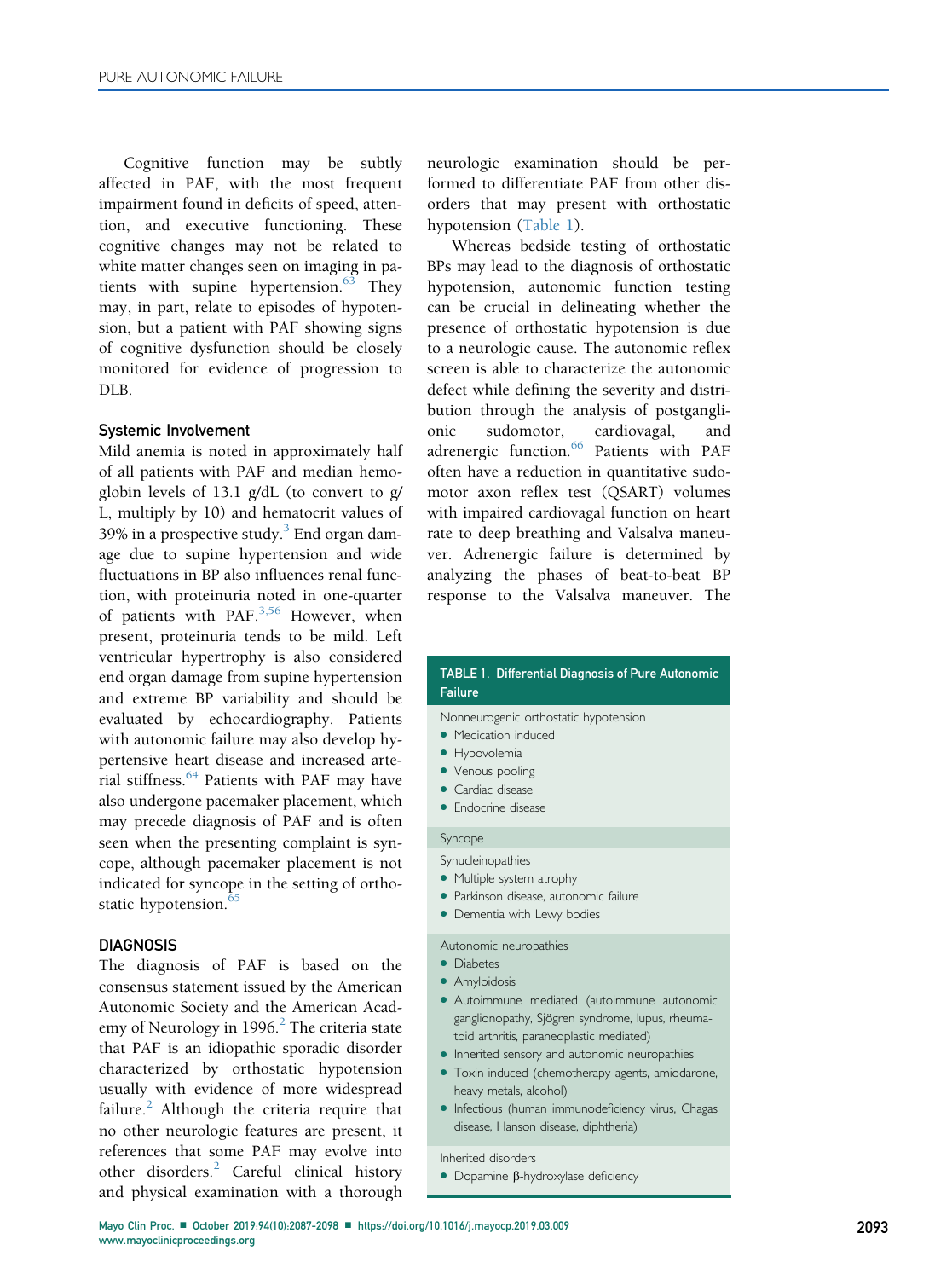head-up tilt test is able to determine whether supine hypertension is present and the presence and severity of orthostatic hypotension. The severity of autonomic dysfunction can then be graded using a composite autonomic severity score, with higher scores indicating more severe autonomic failure. $67$  The thermoregulatory sweat test can be used in conjunction with the QSART to assess the severity and distribution of sudomotor deficits. The thermoregulatory sweat test assesses the thermoregulatory system from the hypothalamus to the eccrine sweat glands, with defects anywhere along this pathway leading to areas of anhidrosis. Therefore, an area of anhidrosis on the thermoregulatory sweat test with normal postganglionic sudomotor function on the QSART suggests a preganglionic or central, rather than peripheral, lesion. The presence of central sweat loss in a patient with the PAF phenotype is concerning for progres-sion to MSA.<sup>[4](#page-10-0)</sup>

Imaging studies in patients with PAF include cardiac functional imaging with <sup>123</sup>I-metaiodobenylguanidine myocardial single-photon emission computed tomography and  $6-[^{18}F]$ fluorodopamine positron emission tomography, which characteristically demonstrate decreased cardiac sympathetic innervation similar to patients with PD and in contrast to patients with MSA, which typically show normal cardiac inner-vation.<sup>[40,68,69](#page-10-0)</sup> Brain magnetic resonance imaging may be useful to rule out evidence of CNS pathology because brain imaging in PAF should be normal, or in cases of supine hypertension may show white matter lesions.<sup>[57](#page-11-0)</sup>

Laboratory data supporting the diagnosis of PAF include low supine norepinephrine levels with minimal to no increase on standing. The combination of autonomic function testing, functional imaging, and orthostatic catecholamines may be useful for differenti-ating PAF from other synucleinopathies.<sup>[70](#page-11-0)</sup> Evaluation of skin biopsy for  $\alpha$ -synuclein needs to be validated and may be useful in the future for diagnosis of PAF but is currently not in clinical practice.

# **PROGNOSIS**

Patients with PAF may have a slowly progressive course for decades. Although the data should be evaluated cautiously due to low numbers, median survival in PAF has been reported to be 12.5 years (range, 5.1- 15.9 years). $71$  However, a subset of patients evolves into a synucleinopathy with significant CNS involvement. In a prospective study of 100 patients with PAF, 34% of patients met the clinical criteria for a synucleinopathy, including PD, DLB, or MSA, within 4 years of follow-up.<sup>[3](#page-10-0)</sup> Another  $30\%$ had evidence of central involvement, such as RBD, impaired olfaction, or subtle neurologic signs. Patients retaining the PAF phenotype tended to be slightly younger at onset of orthostatic hypotension, with median disease duration of 6 years and a very low plasma norepinephrine level. $3$ 

Patients with PAF who phenoconvert to MSA often have evidence of predominantly central dysfunction on testing. Factors suggesting central involvement include supine norepinephrine levels greater than 100 pg/ mL (to convert to pmol/L, multiply by 5.911), a preganglionic pattern of anhidrosis, subtle motor signs, and preserved olfaction on objective testing.<sup>[3,4](#page-10-0)</sup> Clinical features may also help distinguish patients with PAF who have a higher likelihood of converting to MSA. Higher severity of autonomic symptoms of constipation and urinary dysfunction early in disease predict conversion to MSA.[3,4,58](#page-10-0) In contrast to MSA, patients with PAF do not develop respiratory symptoms of stridor, and sleep apnea is uncommon. $3,58$  The concept of phenoconversion from PAF to MSA is challenging because, by definition, PAF is a peripheral Lewy body disorder and MSA is characterized by central involvement of glial cytoplasmic inclusions. Patients meeting the criteria for PAF with features suggestive of central involvement should be closely monitored for the development of motor signs consistent with the diagnosis of MSA.

Conversion to MSA from the PAF phenotype tends to occur earlier than to PD or DLB. The median time to conversion to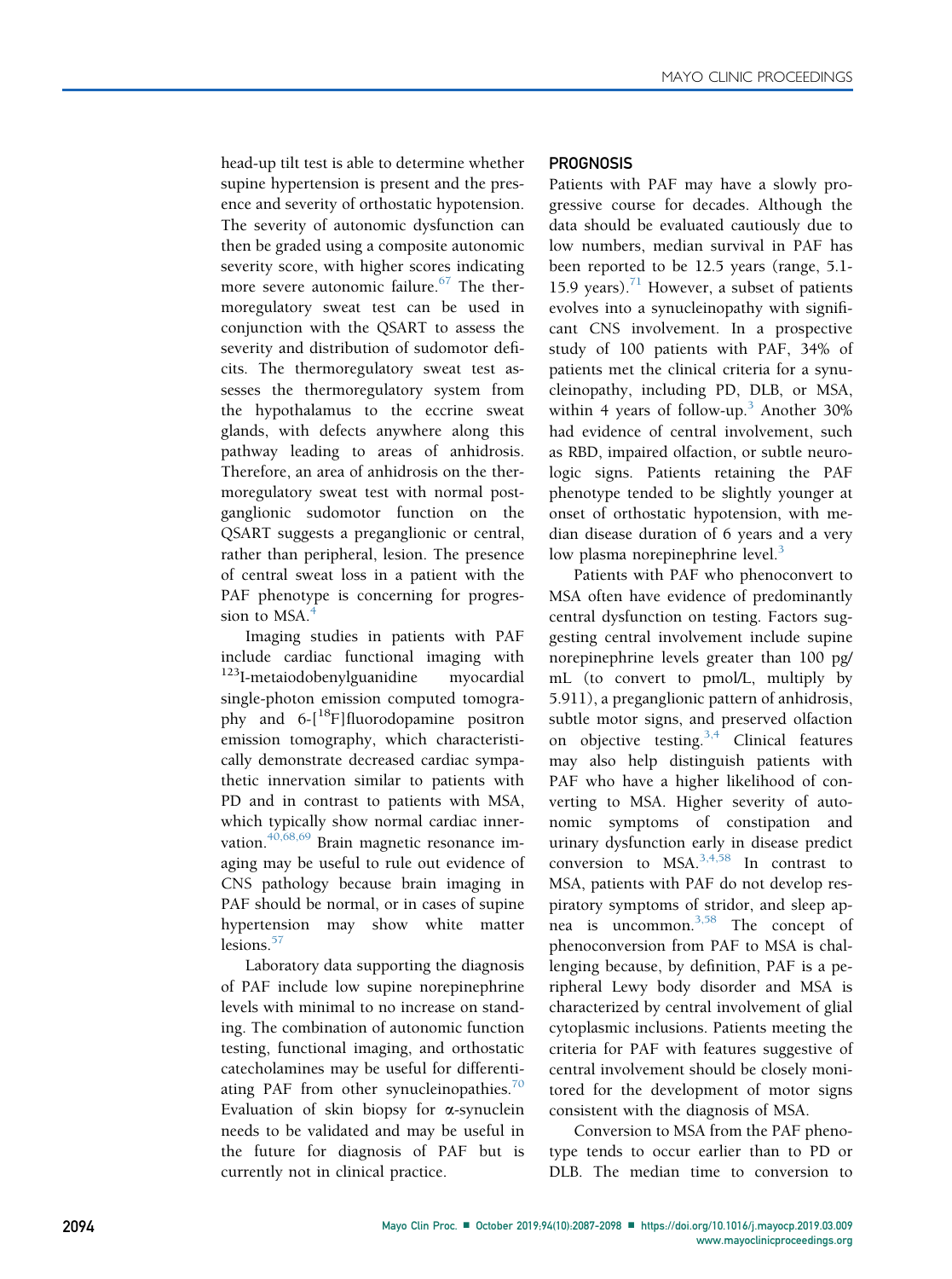| <b>TABLE 2. Orthostatic Hypotension Treatment Recommendations</b>                                                                                |                                                                                                                                                 |
|--------------------------------------------------------------------------------------------------------------------------------------------------|-------------------------------------------------------------------------------------------------------------------------------------------------|
| Nonpharmacologic Measures                                                                                                                        | Pharmacologic Measures                                                                                                                          |
| Increase fluid intake<br>• Goal of 2 L/d (approximately 64 oz)<br>• Cold water bolus (rapidly taking 16 oz of ice cold water) 3 times<br>per day | Midodrine<br>• Typical dosing is 2.5-15 mg 1-3 times per day<br>• Adverse effects: sHTN, scalp itching, piloerection, urinary retention         |
| Increase salt intake<br>• Goal of an additional 1-2 teaspoons (2.3-4.6 g) to diet<br>• 24-h urinary sodium excretion goal of 170 mEq             | Droxidopa<br>• Typical dosing is 100-600 mg 3 times per day<br>• Adverse effects: sHTN, headache, dizziness, nausea, fatigue                    |
| Improve physical conditioning<br>• Lower body and core strength training to reduce venous pooling                                                | Fludrocortisone<br>• Typically dosed at 0.1-0.2 mg/d; little benefit $>0.3$ mg/d<br>• Adverse effects: sHTN, hypokalemia, edema, renal fibrosis |
| Flevate head of bed<br>• Use of wedge or blocks under headboard legs to elevate head 4-6 in                                                      | Pyridostigmine<br>• Typically dosed at 30-60 mg 1-3 times per day<br>• Adverse effects: sialorrhea, diarrhea, abdominal cramps, sweating        |
| Compression garments<br>• Waist or thigh-high compression garments of 30-40 mm Hg                                                                |                                                                                                                                                 |

 $sHTN =$  supine hypertension.

MSA from PAF is 2.4 years from onset of orthostatic hypotension compared with almost 4 years for PD and 9.5 years for DLB.<sup>[3,4](#page-10-0)</sup> Patients converting to PD or DLB also tend to show less severe autonomic failure on autonomic testing, a preserved increase of norepinephrine level on standing, and less severe constipation and urinary symptoms. Subtle signs of parkinsonism are often noted on early examinations in this patient group.[3,4](#page-10-0)

Although conversion to a different synucleinopathy is of concern, this occurs in few patients, and it is important for clinicians to establish the diagnosis of PAF. Patients with PAF who retain their PAF phenotype may have some improvement in symptoms with nonpharmacologic and pharmacologic treatment of orthostatic hypotension and maintain control of activities of daily living. Other patients, however, may be restricted in mobility because of orthostatic hypotension. In addition, rapid or severe fluctuations in BP may lead to end organ damage, and sudden death is also reported in patients with PAF. $15,26$  Patient education, tailored therapy, and monitoring for end organ damage are crucial in the long-term care of patients with PAF.

# THERAPEUTIC PRINCIPLES

Although there is currently no cure for PAF, patients may improve clinically with nonpharmacologic and pharmacologic measures aimed at controlling BP fluctuations. The goal of treatment is to reduce syncope and offer measures to improve symptomatic management rather than normalization of standing BP.<sup>[72](#page-11-0)</sup> The first step involves discontinuing or modifying offending medications. Nonpharmacologic and pharmacologic measures to treat orthostatic hypotension are shown in Table 2.

Patient education regarding triggers of orthostatic hypotension and lifestyle modifications, such as transitioning position gradually and avoiding hot environments, are crucial. Nonpharmacologic measures are aimed at increasing plasma volume through intake of fluid and salt. Elevating the head of the bed is also recommended to reduce supine hypertension, which can also improve nocturnal pressure diuresis, reducing nocturia and problematic early-morning orthostatic hypotension.<sup>[73](#page-11-0)</sup>

Pharmacologic measures to treat orthostatic hypotension target various mechanisms and should be used with nonpharmacologic approaches. Midodrine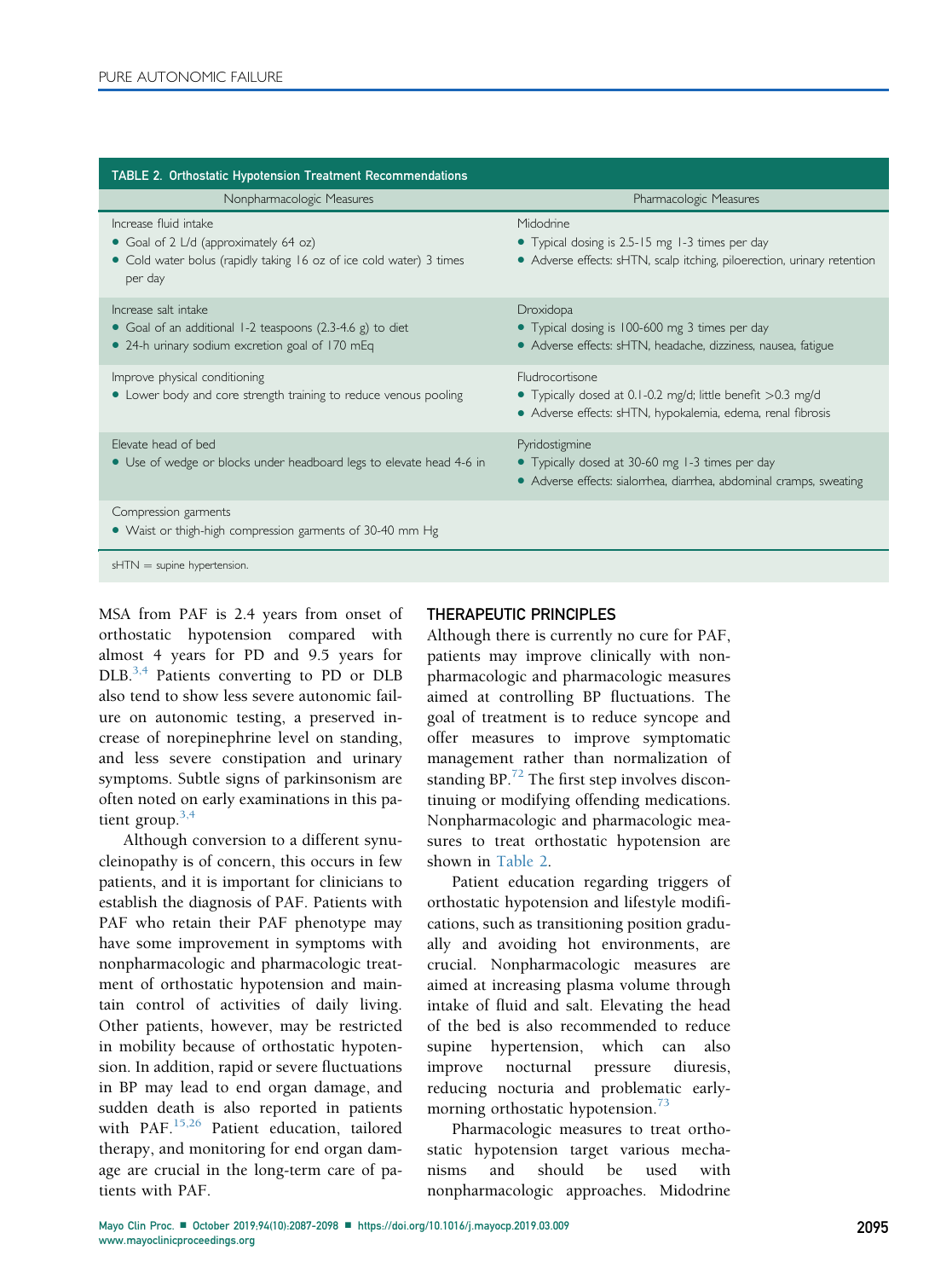<span id="page-9-0"></span>is Food and Drug Administration approved to treat orthostatic hypotension, and droxidopa is approved to treat neurogenic orthostatic hypotension. Midodrine is an  $\alpha_1$ -adrenoreceptor agonist that leads to peripheral vasoconstriction. Droxidopa is a pro-drug that is converted to norepinephrine in central and peripheral tissues. Patients should be counseled to stay upright for at least 4 to 5 hours after taking midodrine or droxidopa due to risk of supine hypertension. Fludrocortisone increases renal sodium and water reabsorption to expand intravascular blood volume and should be used with caution in patients with congestive heart failure. Pyridostigmine is an acetylcholinesterase inhibitor that potentiates neurotransmission through the peripheral cholinergic ganglia and contributes to a modest improvement in orthostatic hypotension. $14$ 

Supine hypertension may be treated with transdermal agents such as nitroglycerin or clonidine when recumbent or with oral agents with short duration of action such as clonidine, nifedipine, losartan, hydral-azine, sildenafil, or nebivolol.<sup>[75,76](#page-11-0)</sup> Octreotide and acarbose may be used to treat postpran-dial hypotension.<sup>[77](#page-11-0)</sup>

In addition to monitoring and managing BP, treatment of other autonomic and systemic features can improve quality of life. Erythropoietin has been used to treat anemia and may improve standing BP.[78,79](#page-11-0) Bladder symptoms may respond to anticholinergics or a-blockers; however, care must be used to avoid worsening of orthostatic hypotension. Severe cases of urinary retention or incontinence may require catheterization. Constipation treatment includes dietary measures such as fiber supplements and increasing water intake. Pyridostigmine is often prescribed for orthostatic hypotension and may help constipation; other pharmacologic treatments include stimulants, osmotic laxatives, stool softeners, or enemas and suppositories. To limit injury potential, RBD should be treated with melatonin or clonazepam.[80](#page-11-0) In this multisystem disorder, coordination of a multispecialty team is important for optimization of therapies.

# CONCLUSION AND FUTURE DIRECTIONS

As Bradbury and Eggleston described nearly 100 years ago, PAF is a slowly progressive neurodegenerative disorder of the autonomic nervous system. The disorder is predominantly peripheral in origin and due to a-synuclein deposition, classifying PAF as a synucleinopathy. Although patients with PAF may retain their purely autonomic phenotype for many years, some patients progress to more sinister synucleinopathies, such as MSA, PD, or DLB. Recent studies have highlighted clinical, autonomic, and laboratory features that may predict which patients are at a greater risk for developing CNS dysfunction. Future directions will likely hone these predictive measures and seek to find biomarkers that may predict stable PAF vs conversion. Following these advances, disease-modifying agents may then be able to target susceptible patients to prevent CNS degeneration. With the heightened awareness of conversion to other synucleinopathies and further insight into features that define these diseases, the autonomic field may also want to update the consensus criteria for PAF from 1996 to reflect the increased understanding of this rare disorder.

Abbreviations and Acronyms: BP = blood pressure; CNS  $=$  central nervous system;  $DLB =$  dementia with Lewy bodies;  $MSA$  = multiple system atrophy;  $PAF$  = pure autonomic failure; PD = Parkinson disease; QSART = quantitative sudomotor axon reflex test;  $RBD$  = rapid eye movement sleep behavior disorder;  $REM =$  rapid eye movement

Funding Sources: Supported in part by the National Institutes of Health (P01NS44233, U54NS065736, K23NS075141, R01 FD004789, R01 NS092625) and Mayo CCaTS (UL1TR000135), and Cure PSP Foundation. Its contents are solely the responsibility of the authors and do not necessarily represent the official view of the National Institutes of Health.

Correspondence: Address to Elizabeth A. Coon, MD, Department of Neurology, Mayo Clinic, 200 First St SW, Rochester, MN 55905 ([coon.elizabeth@mayo.edu](mailto:coon.elizabeth@mayo.edu)).

## **REFERENCES**

1. Bradbury S, Eggleston C. Postural hypotension: a report of three cases. Am Heart J. 1925;1(1):73-86.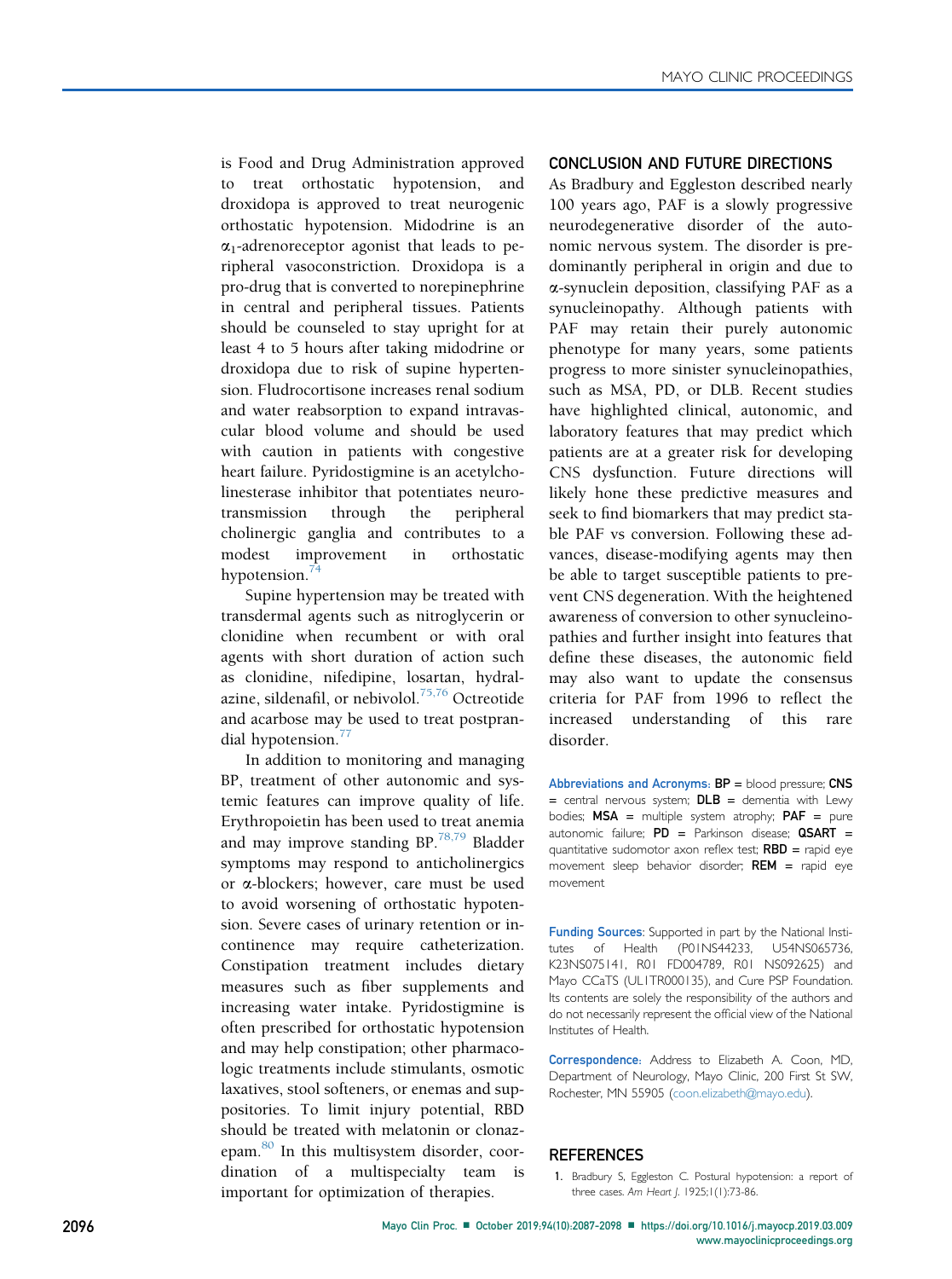- <span id="page-10-0"></span>2. Consensus statement on the definition of orthostatic hypotension, pure autonomic failure, and multiple system atrophy: the Consensus Committee of the American Autonomic Society and the American Academy of Neurology. Neurology. 1996; 46(5):1470.
- 3. Kaufmann H, Norcliffe-Kaufmann L, Palma JA, et al. Natural history of pure autonomic failure: a United States prospective cohort. Ann Neurol. 2017;81(2):287-297.
- 4. Singer W, Berini SE, Sandroni P, et al. Pure autonomic failure: predictors of conversion to clinical CNS involvement. Neurology. 2017;88(12):1129-1136.
- 5. Polinsky RJ, Kopin IJ, Ebert MH, Weise V. Pharmacologic distinction of different orthostatic hypotension syndromes. Neurology. 1981;31(1):1-7.
- 6. Shy GM, Drager GA. A neurological syndrome associated with orthostatic hypotension: a clinical-pathologic study. Arch Neurol. 1960;2:511-527.
- 7. Graham JG, Oppenheimer DR. Orthostatic hypotension and nicotine sensitivity in a case of multiple system atrophy. J Neurol Neurosurg Psychiatry. 1969;32(1):28-34.
- 8. Gilman S, Low PA, Quinn N, et al. Consensus statement on the diagnosis of multiple system atrophy. J Auton Nerv Syst. 1998; 74(2-3):189-192.
- 9. Bannister R, Ardill L, Fentem P. Defective autonomic control of blood vessels in idiopathic orthostatic hypotension. Brain. 1967; 90(4):725-746.
- 10. Thomas JE, Schirger A. Neurologic manifestations in idiopathic orthostatic hypotension. Arch Neurol. 1963;8:204-208.
- 11. Peelaerts W, Bousset L, Van der Perren A, et al. a-Synuclein strains cause distinct synucleinopathies after local and systemic administration. Nature. 2015;522(7556):340-344.
- 12. Coon EA, Low PA. Pure autonomic failure without alphasynuclein pathology: an evolving understanding of a heterogeneous disease. Clin Auton Res. 2017;27(2):67-68.
- 13. Dickson DW, Liu W, Hardy J, et al. Widespread alterations of alpha-synuclein in multiple system atrophy. Am J Pathol. 1999; 155(4):1241-1251.
- 14. Prusiner SB, Woerman AL, Mordes DA, et al. Evidence for  $\alpha$ synuclein prions causing multiple system atrophy in humans with parkinsonism. Proc Natl Acad Sci U S A. 2015;112(38): E5308-E5317.
- 15. Hague K, Lento P, Morgello S, Caro S, Kaufmann H. The distribution of Lewy bodies in pure autonomic failure: autopsy findings and review of the literature. Acta Neuropathol. 1997;94(2): 192-196.
- 16. Arai K, Kato N, Kashiwado K, Hattori T. Pure autonomic failure in association with human alpha-synucleinopathy. Neurosci Lett. 2000;296(2-3):171-173.
- 17. Kontos HA, Richardson DW, Norvell JE. Norepinephrine depletion in idiopathic orthostatic hypotension. Ann Intern Med. 1975;82(3):336-341.
- 18. Bannister R, Crowe R, Eames R, Burnstock G. Adrenergic innervation in autonomic failure. Neurology. 1981;31(12): 1501-1506.
- 19. Roessmann U, Van den Noort S, McFarland DE. Idiopathic orthostatic hypotension. Arch Neurol. 1971;24(6):503-510.
- 20. van Ingelghem E, van Zandijcke M, Lammens M. Pure autonomic failure: a new case with clinical, biochemical, and necropsy data. J Neurol Neurosurg Psychiatry. 1994;57(6):745-747.
- 21. Kaufmann HC, Benarroch EE. Degenerative autonomic disorders (autonomic synucleinopathies). In: Low PA, Benarroch EE, eds. Clinical Autonomic Disorders. 3rd ed. Baltimore, MA: Lippincott Williams & Wilkins; 2008:287-306.
- 22. Shishido T, Ikemura M, Obi T, et al. a-Synuclein accumulation in skin nerve fibers revealed by skin biopsy in pure autonomic failure. Neurology. 2010;74(7):608-610.
- 23. Donadio V, Incensi A, Piccinini C, et al. Skin nerve misfolded  $\alpha$ synuclein in pure autonomic failure and Parkinson disease. Ann Neurol. 2016;79(2):306-316.
- 24. Donadio V, Cortelli P, Elam M, et al. Autonomic innervation in multiple system atrophy and pure autonomic failure. *| Neurol* Neurosurg Psychiatry. 2010;81(12):1327-1335.
- 25. Lee JM, Derkinderen P, Kordower JH, et al. The search for a peripheral biopsy indicator of  $\alpha$ -synuclein pathology for Parkinson disease. J Neuropathol Exp Neurol. 2017;76(1):2-15.
- 26. Isonaka R, Holmes C, Cook GA, Sullivan P, Sharabi Y, Goldstein DS. Pure autonomic failure without synucleinopathy. Clin Auton Res. 2017;27(2):97-101.
- 27. Goldstein DS, Eisenhofer G, Kopin IJ. Sources and significance of plasma levels of catechols and their metabolites in humans. J Pharmacol Exp Ther. 2003;305(3):800-811.
- 28. Goldstein DS, Holmes C, Imrich R. Clinical laboratory evaluation of autoimmune autonomic ganglionopathy: preliminary observations. Auton Neurosci. 2009;146(1-2):18-21.
- 29. Yamamoto T, Polinsky RJ, Goldstein DS, Baucom CE, Kopin IJ. Plasma sulfoconjugated dopamine levels are normal in patients with autonomic failure. J Lab Clin Med. 1996;128(5):488-491.
- 30. Goldstein DS, Holmes C, Sharabi Y. Cerebrospinal fluid biomarkers of central catecholamine deficiency in Parkinson's disease and other synucleinopathies. Brain. 2012;135(pt 6): 1900-1913.
- 31. Biaggioni I, Onrot J, Stewart CK, Robertson D. The potent pressor effect of phenylpropanolamine in patients with autonomic impairment. JAMA. 1987;258(2):236-239.
- 32. Freeman R. Pure autonomic failure. In: Robertson D, Biaggiona I, eds. Disorders of the Autonomic Nervous System. Luxembourg: Harwood Academic Publishers; 1995:83-105.
- 33. Robertson D, Hollister AS, Carey EL, Tung CS, Goldberg MR, Robertson RM. Increased vascular beta2-adrenoceptor responsiveness in autonomic dysfunction. J Am Coll Cardiol. 1984;3(3): 850-856.
- 34. Gupta D, Nair MD. Neurogenic orthostatic hypotension: chasing "the fall". Postgrad Med J. 2008;84(987):6-14.
- 35. Mathias CJ. Autonomic nervous system: clinical testing. In: Squire LR, ed. Encyclopedia of Neuroscience. Cambridge, MA: Academic Press; 2009:911-928.
- 36. Kaufmann H, Oribe E, Miller M, Knott P, Wiltshire-Clement M, Yahr MD. Hypotension-induced vasopressin release distinguishes between pure autonomic failure and multiple system atrophy with autonomic failure. Neurology. 1992;42(3, pt 1): 590-593.
- 37. Goldstein DS, Holmes C, Cannon RO III, Eisenhofer G, Kopin IJ. Sympathetic cardioneuropathy in dysautonomias. N Engl J Med. 1997;336(10):696-702.
- 38. Goldstein DS, Holmes CS, Dendi R, Bruce SR, Li ST. Orthostatic hypotension from sympathetic denervation in Parkinson's disease. Neurology. 2002;58(8):1247-1255.
- 39. Goldstein DS, Sewell L. Olfactory dysfunction in pure autonomic failure: implications for the pathogenesis of Lewy body diseases. Parkinsonism Relat Disord. 2009;15(7):516-520.
- 40. Tipre DN, Goldstein DS. Cardiac and extracardiac sympathetic denervation in Parkinson's disease with orthostatic hypotension and in pure autonomic failure. | Nucl Med. 2005;46(11):1775-1781.
- 41. Goldstein DS. Sympathetic neuroimaging. Handb Clin Neurol. 2013;117:365-370.
- 42. Braune S. The role of cardiac metaiodobenzylguanidine uptake in the differential diagnosis of parkinsonian syndromes. Clin Auton Res. 2001;11(6):351-355.
- 43. Sawada H, Oeda T, Yamamoto K, et al. Diagnostic accuracy of cardiac metaiodobenzylguanidine scintigraphy in Parkinson disease. Eur J Neurol. 2009;16(2):174-182.
- 44. Kara E, Kiely AP, Proukakis C, et al. A 6.4 Mb duplication of the a-synuclein locus causing frontotemporal dementia and Parkinsonism: phenotype-genotype correlations. JAMA Neurol. 2014; 71(9):1162-1171.
- 45. Freeman R, Wieling W, Axelrod FB, et al. Consensus statement on the definition of orthostatic hypotension, neurally mediated